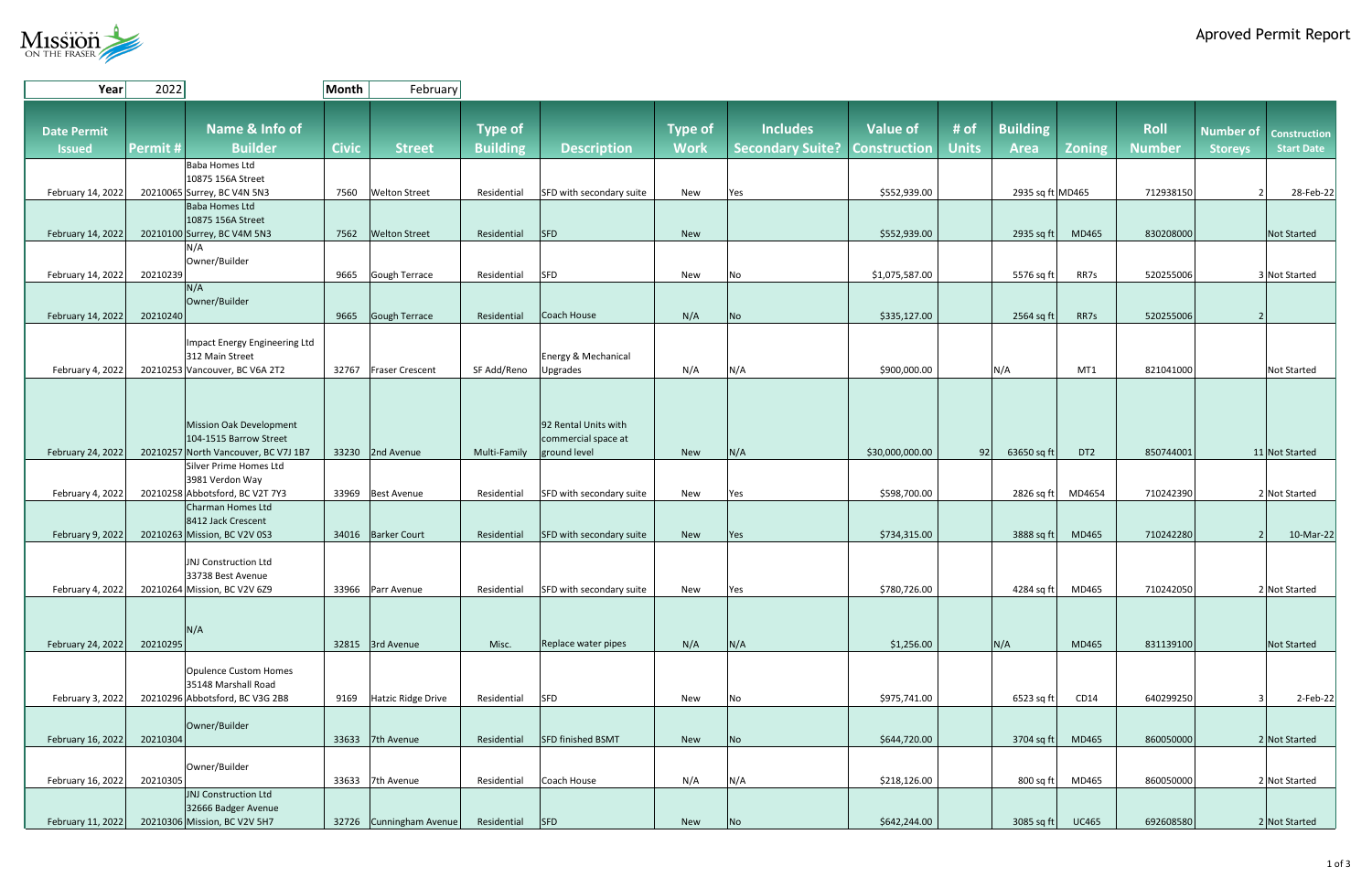## Aproved Permit Report



| Year               | 2022                                                        | Month        | February                   |                                |                                                 |                |                         |                     |              |                 |               |               |                                     |
|--------------------|-------------------------------------------------------------|--------------|----------------------------|--------------------------------|-------------------------------------------------|----------------|-------------------------|---------------------|--------------|-----------------|---------------|---------------|-------------------------------------|
|                    |                                                             |              |                            |                                |                                                 |                |                         |                     |              |                 |               |               |                                     |
| <b>Date Permit</b> | Name & Info of                                              |              |                            | <b>Type of</b>                 |                                                 | <b>Type of</b> | <b>Includes</b>         | <b>Value of</b>     | # of         | <b>Building</b> |               | <b>Roll</b>   | Number of<br>Construction           |
| <b>Issued</b>      | <b>Builder</b><br>Permit #                                  | <b>Civic</b> | <b>Street</b>              | <b>Building</b>                | <b>Description</b>                              | <b>Work</b>    | <b>Secondary Suite?</b> | <b>Construction</b> | <b>Units</b> | <b>Area</b>     | <b>Zoning</b> | <b>Number</b> | <b>Start Date</b><br><b>Storeys</b> |
|                    | Vantage Contracting                                         |              |                            |                                |                                                 |                |                         |                     |              |                 |               |               |                                     |
|                    | 7028 Abbott Street                                          |              |                            |                                |                                                 |                |                         |                     |              |                 |               |               |                                     |
| February 16, 2022  | 20210493 Mission, BC V2V 2X7<br>Lacey Developments Ltd      |              | 33205 Tree Top Terrace     | Retaining Walls Retaining Wall |                                                 | N/A            | N/A                     | \$30,000.00         |              | N/A             | RR7           | 623014310     | <b>Not Started</b>                  |
|                    | 10811 Brooks Road                                           |              |                            |                                |                                                 |                |                         |                     |              |                 |               |               |                                     |
| February 25, 2022  | 20210508 Deroche, BC V0M 1G0                                |              | 33176 Richards Avenue      | Residential                    | <b>SFD</b>                                      | New            | No                      | \$1,219,683.00      |              | 5014 sq ft      | <b>RU16s</b>  | 520901200     | 2 Not Started                       |
|                    |                                                             |              |                            |                                |                                                 |                |                         |                     |              |                 |               |               |                                     |
| February 4, 2022   | Owner/Builder<br>20220013                                   |              | 33111 Cherry Avenue        | Demos                          | Demolition - SFD                                | N/A            | N/A                     |                     |              | N/A             | <b>S20</b>    | 701653000     | <b>Not Started</b>                  |
|                    |                                                             |              |                            |                                |                                                 |                |                         |                     |              |                 |               |               |                                     |
|                    | Owner/Builder                                               |              |                            |                                | Demolition - SFD &                              |                |                         |                     |              |                 |               |               |                                     |
| February 4, 2022   | 20220014                                                    |              | 33121 Cherry Avenue        | Demos                          | <b>Accessory Building</b>                       | N/A            | N/A                     |                     |              | N/A             | <b>S20</b>    | 701649000     | <b>Not Started</b>                  |
|                    | Owner/Builder                                               |              |                            |                                |                                                 |                |                         |                     |              |                 |               |               |                                     |
| February 4, 2022   | 20220015                                                    |              | 33131 Cherry Avenue        | Demos                          | Demolition - SFD                                | N/A            | N/A                     |                     |              | N/A             | <b>S20</b>    | 701677000     | <b>Not Started</b>                  |
|                    | Owner/Builder                                               |              |                            |                                | Demolition - SFD &                              |                |                         |                     |              |                 |               |               |                                     |
| February 4, 2022   | 20220016                                                    |              | 33145 Cherry Avenue        | Demos                          | <b>Accessory Building</b>                       | N/A            | N/A                     |                     |              | N/A             | <b>S20</b>    | 701680000     | <b>Not Started</b>                  |
|                    |                                                             |              |                            |                                |                                                 |                |                         |                     |              |                 |               |               |                                     |
|                    | Owner/Builder                                               |              |                            |                                | Demolition - SFD &                              |                |                         |                     |              |                 |               |               |                                     |
| February 4, 2022   | 20220017                                                    |              | 33157 Cherry Avenue        | Demos                          | <b>Accessory Building</b>                       | N/A            | N/A                     |                     |              | N/A             | <b>S20</b>    | 701682000     | <b>Not Started</b>                  |
|                    |                                                             |              |                            |                                |                                                 |                |                         |                     |              |                 |               |               |                                     |
|                    | <b>West Coast Dream Homes</b>                               |              |                            |                                |                                                 |                |                         |                     |              |                 |               |               |                                     |
| February 10, 2022  | 102-20220 113B Avenue<br>20220027 Maple Ridge, BC V2X 0X9   |              | 12243   Rolley Lake Street | SF Add/Reno                    | Addition of main floor<br>bedrooms & game room. | N/A            |                         | \$409,702.00        |              | 1763 sq ft      | <b>RU16</b>   | 251459000     | $15$ -Feb-22<br>2                   |
|                    |                                                             |              |                            |                                |                                                 |                |                         |                     |              |                 |               |               |                                     |
|                    | Bianco Developments Ltd                                     |              |                            |                                | Demolition of Guest                             |                |                         |                     |              |                 |               |               |                                     |
| February 9, 2022   | 2060 Columbia Avenue<br>20220028 Port Coquitlam, BC V3C 4W4 |              | 32607 Fraser Crescent      | Demos                          | House, pool building and<br>pool                | N/A            | N/A                     |                     |              | N/A             | MD465         | 820970000     | <b>Not Started</b>                  |
|                    |                                                             |              |                            |                                |                                                 |                |                         |                     |              |                 |               |               |                                     |
|                    | Dean's Renovations                                          |              |                            |                                |                                                 |                |                         |                     |              |                 |               |               |                                     |
| February 8, 2022   | 9091 Sylvester Road<br>20220040 hatzic, BC V2V 7K6          | 8864         | Dewdney Trunk Road         | Demos                          | Demolition - Fallen down<br>manufactured home   | N/A            |                         |                     |              | N/A             | RR7           | 620735000     | $9$ -Feb-22                         |
|                    |                                                             |              |                            |                                |                                                 |                | N/A                     |                     |              |                 |               |               |                                     |
|                    |                                                             |              |                            |                                |                                                 |                |                         |                     |              |                 |               |               |                                     |
|                    |                                                             |              |                            |                                | Demolition - Remove                             |                |                         |                     |              |                 |               |               |                                     |
|                    | <b>West Coast Dream Homes</b><br>102-20220 113B Street      |              |                            |                                | Garage to Allow for                             |                |                         |                     |              |                 |               |               |                                     |
| February 9, 2022   | 20220041 Maple Ridge, BC V2X 0Y9                            |              | 12243 Rolley Lake Street   | Demos                          | Addition                                        | N/A            | N/A                     |                     |              | N/A             | <b>RU16</b>   | 251459000     | $9$ -Feb-22                         |
|                    | BrickHouse Signs LTD                                        |              |                            |                                |                                                 |                |                         |                     |              |                 |               |               |                                     |
| February 28, 2022  | 31236 Peardonvill Road<br>20220053 Abbotsford, BC V2T 6K8   |              | 7252 River Place           | Sign                           | 1 Fasica Sign                                   | N/A            | N/A                     | \$800.00            |              | N/A             | INBP1         | 770803003     | Not Started                         |
|                    |                                                             |              |                            |                                |                                                 |                |                         |                     |              |                 |               |               |                                     |
|                    |                                                             |              |                            |                                |                                                 |                |                         |                     |              |                 |               |               |                                     |
|                    |                                                             |              |                            |                                |                                                 |                |                         |                     |              |                 |               |               |                                     |
|                    |                                                             |              |                            |                                |                                                 |                |                         |                     |              |                 |               |               |                                     |
|                    |                                                             |              |                            |                                |                                                 |                |                         |                     |              |                 |               |               |                                     |
|                    |                                                             |              |                            |                                |                                                 |                |                         |                     |              |                 |               |               |                                     |